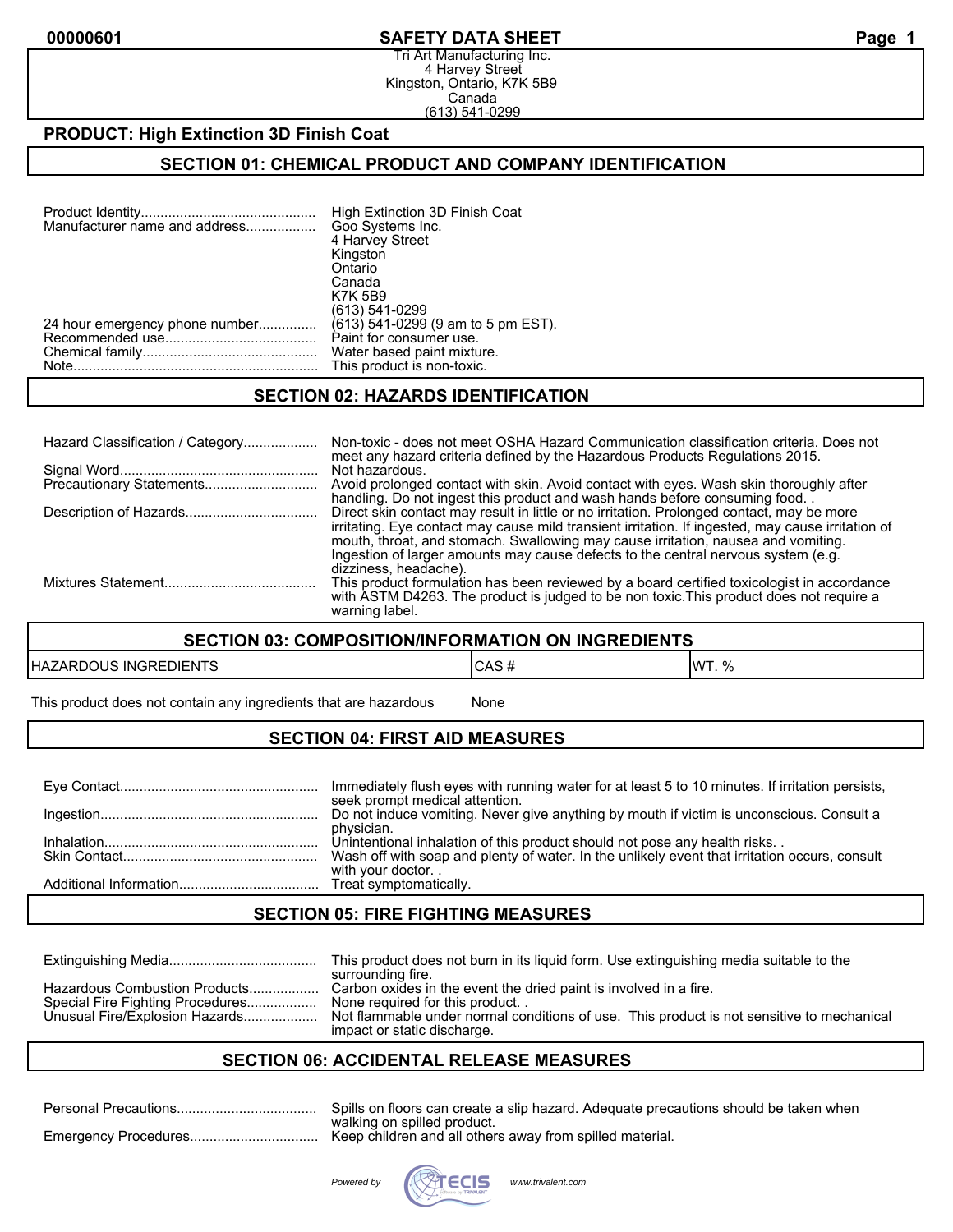### **PRODUCT: High Extinction 3D Finish Coat**

### **SECTION 06: ACCIDENTAL RELEASE MEASURES**

Methods / Materials For Containment........... Use suitable absorbent materials such as cloth, rags, sponges, or paper towels . Clean Up....................................................... Contain and wipe up the spill with absorbent material or cloth. Rinse the cloth with water and repeat the process until surface is clean and dry of spilled material .

### **SECTION 07: HANDLING AND STORAGE**

| Avoid contact with skin, eyes and clothing. Wash thoroughly after handling. Keep away<br>from extreme heat and flame. Keep containers tightly closed when not in use. |
|-----------------------------------------------------------------------------------------------------------------------------------------------------------------------|
| Store in a cool, dry, well ventilated area. Do not freeze. Recommended storage<br>temperature: $0 - 30^{\circ}$ C (32 - 86 $^{\circ}$ F).                             |

#### **SECTION 08: EXPOSURE CONTROLS/PERSONAL PROTECTION**

| <b>IINGREDIENTS</b>                                                    | TWA            | <b>ACGIH TLV</b><br>STEL                                                                                                                                                                                                                                                     | <b>IPEL</b>    | <b>OSHA PEL</b><br><b>STEL</b> | <b>NIOSH</b><br>IREL |
|------------------------------------------------------------------------|----------------|------------------------------------------------------------------------------------------------------------------------------------------------------------------------------------------------------------------------------------------------------------------------------|----------------|--------------------------------|----------------------|
| This product does not<br>contain any ingredients<br>that are hazardous | Not applicable | Not applicable                                                                                                                                                                                                                                                               | Not applicable | Not applicable                 | Not applicable       |
|                                                                        |                | No personal protective equipment is necessary when handling or using this product.<br>No special protective clothing is required to use this product.<br>Take the necessary precautions to avoid liquid contact with eves.<br>No gloves are required to handle this product. |                |                                |                      |

Engineering Controls..................................... No special ventilation requirements are necessary for this product.

#### **SECTION 09: PHYSICAL AND CHEMICAL PROPERTIES**

| Auto Ignition Temperature (deg C)<br>Upper Flammable Limit (% Vol )<br>Lower Flammable Limit (% Vol)<br>Coefficient of Water/Oil Distribution | Liguid.<br>Silver.<br>Mild odour.<br>No data.<br>Similar to water.<br>Dilutable in water.<br>Similar to water.<br>Non-flammable.<br>Not applicable.<br>Not applicable.<br>Not applicable.<br>No data.<br>71-75% (water).<br>27 g/gal or 7.1 g/L - SW846 M8260 Test Method.<br>90 - 1,000 poise. |
|-----------------------------------------------------------------------------------------------------------------------------------------------|-------------------------------------------------------------------------------------------------------------------------------------------------------------------------------------------------------------------------------------------------------------------------------------------------|
|-----------------------------------------------------------------------------------------------------------------------------------------------|-------------------------------------------------------------------------------------------------------------------------------------------------------------------------------------------------------------------------------------------------------------------------------------------------|

### **SECTION 10: STABILITY AND REACTIVITY**

|  | Stable under the recommended storage and handling conditions prescribed.<br>Hazardous Products Of Decomposition None known, refer to hazardous combustion products in Section 5. |
|--|----------------------------------------------------------------------------------------------------------------------------------------------------------------------------------|
|--|----------------------------------------------------------------------------------------------------------------------------------------------------------------------------------|

# **SECTION 11: TOXICOLOGICAL INFORMATION**

| $- - -$<br><b>IINGR</b><br>∖I⊢N I | C50<br>.UU | LD50 |
|-----------------------------------|------------|------|
|                                   |            |      |

This product does not contain any ingredients that are hazardous Not applicable Not applicable

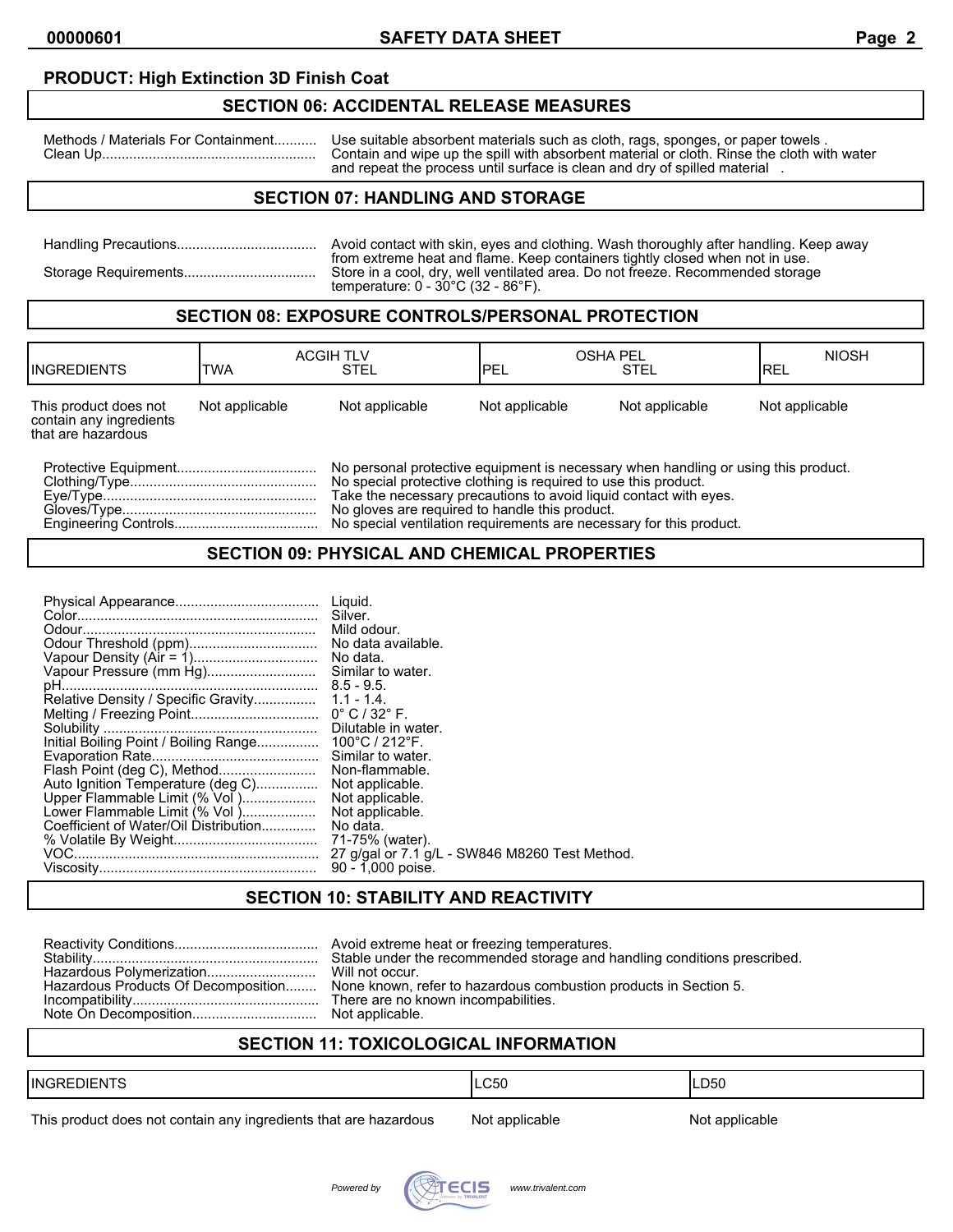# **PRODUCT: High Extinction 3D Finish Coat**

# **SECTION 11: TOXICOLOGICAL INFORMATION**

|                               | Skin and eve contact are possible routes of exposure. Mists and vapours are unlikely to be<br>generated during intended use of this product. Do not take internally or ingest this product.                                                                                                                                                                                                                                                 |
|-------------------------------|---------------------------------------------------------------------------------------------------------------------------------------------------------------------------------------------------------------------------------------------------------------------------------------------------------------------------------------------------------------------------------------------------------------------------------------------|
|                               | Ingestion of large amounts may be harmful. If product is heated or mists are formed,<br>inhalation may cause irritation to the nose, throat and respiratory tract. Direct skin contact<br>may result in little or no irritation. Prolonged contact may be more irritating. Eye contact<br>may cause mild transient irritation. May cause irritation of mouth, throat, and stomach.<br>Swallowing may cause irritation, nausea and vomiting. |
|                               | None known.                                                                                                                                                                                                                                                                                                                                                                                                                                 |
|                               | None of the ingredients in this product are classified as carcinogens by the IARC, ACGIH<br>or NTP $\overline{a}$                                                                                                                                                                                                                                                                                                                           |
| Aggravated Medical Conditions | None are anticipated under normal use.<br>Use of this product following our recommended instructions should not cause any health<br>hazards, other than those indicated above                                                                                                                                                                                                                                                               |

# **SECTION 12: ECOLOGICAL INFORMATION**

### **SECTION 13: DISPOSAL CONSIDERATIONS**

| Appropriate Disposal Methods                                      | Empty containers should be recycled in accordance with local municipal recycling<br>practices. Containers that are not empty should be brought to your local waste paint<br>recycling facility |  |
|-------------------------------------------------------------------|------------------------------------------------------------------------------------------------------------------------------------------------------------------------------------------------|--|
| Appropriate Disposal Considerations<br>Properties Affect Disposal | Wherever possible unused paint should be brought to your local waste paint facility.<br>None anticipated.<br>Wherever possible, paint should not be washed down the sewer.                     |  |
|                                                                   |                                                                                                                                                                                                |  |

### **SECTION 14: TRANSPORT INFORMATION**

| Transport Hazard Classification<br>Guidance on transport by air (IATA)<br>Guidance for transportation by ship (IMO) | Not regulated.<br>Not regulated.<br>None known.<br>This product is not classified as a dangerous good per IATA Dangerous Goods<br>Regulations.<br>This product is not classified as a dangerous good and is therefore not regulated when<br>transported on a ship.<br>None known. |
|---------------------------------------------------------------------------------------------------------------------|-----------------------------------------------------------------------------------------------------------------------------------------------------------------------------------------------------------------------------------------------------------------------------------|
|---------------------------------------------------------------------------------------------------------------------|-----------------------------------------------------------------------------------------------------------------------------------------------------------------------------------------------------------------------------------------------------------------------------------|

#### **SECTION 15: REGULATORY INFORMATION**

| Globally Harmonized System Classification              | Not classified.<br>The ingredients in this product appear on the DSL.<br>This product does not contain any formaldehyde per Japanese Regulation 112. There is a<br>trace amount of Ammonia which is listed on the Appended Table 2 of the Poisonous and<br>Deleterious Substances Control Act #122 of 2011. |
|--------------------------------------------------------|-------------------------------------------------------------------------------------------------------------------------------------------------------------------------------------------------------------------------------------------------------------------------------------------------------------|
| SARA TITLE III                                         | All ingredients are listed on the TSCA inventory.<br>This product is not considered hazardous.                                                                                                                                                                                                              |
| Section 302 - Extremely Hazardous  None.<br>Substances |                                                                                                                                                                                                                                                                                                             |
| Section 311/312 - Hazard Categories                    | Not applicable.<br>This material is not subject to SARA notification requirements, since it does not contain any<br>Toxic Chemical constituents above de minimus concentrations.                                                                                                                            |
| EPA Hazardous Air Pollutants (HAPS)<br>40CFR63         | None.                                                                                                                                                                                                                                                                                                       |
|                                                        | 3209.10.00.20.<br>cancer or reproductive toxicity.                                                                                                                                                                                                                                                          |